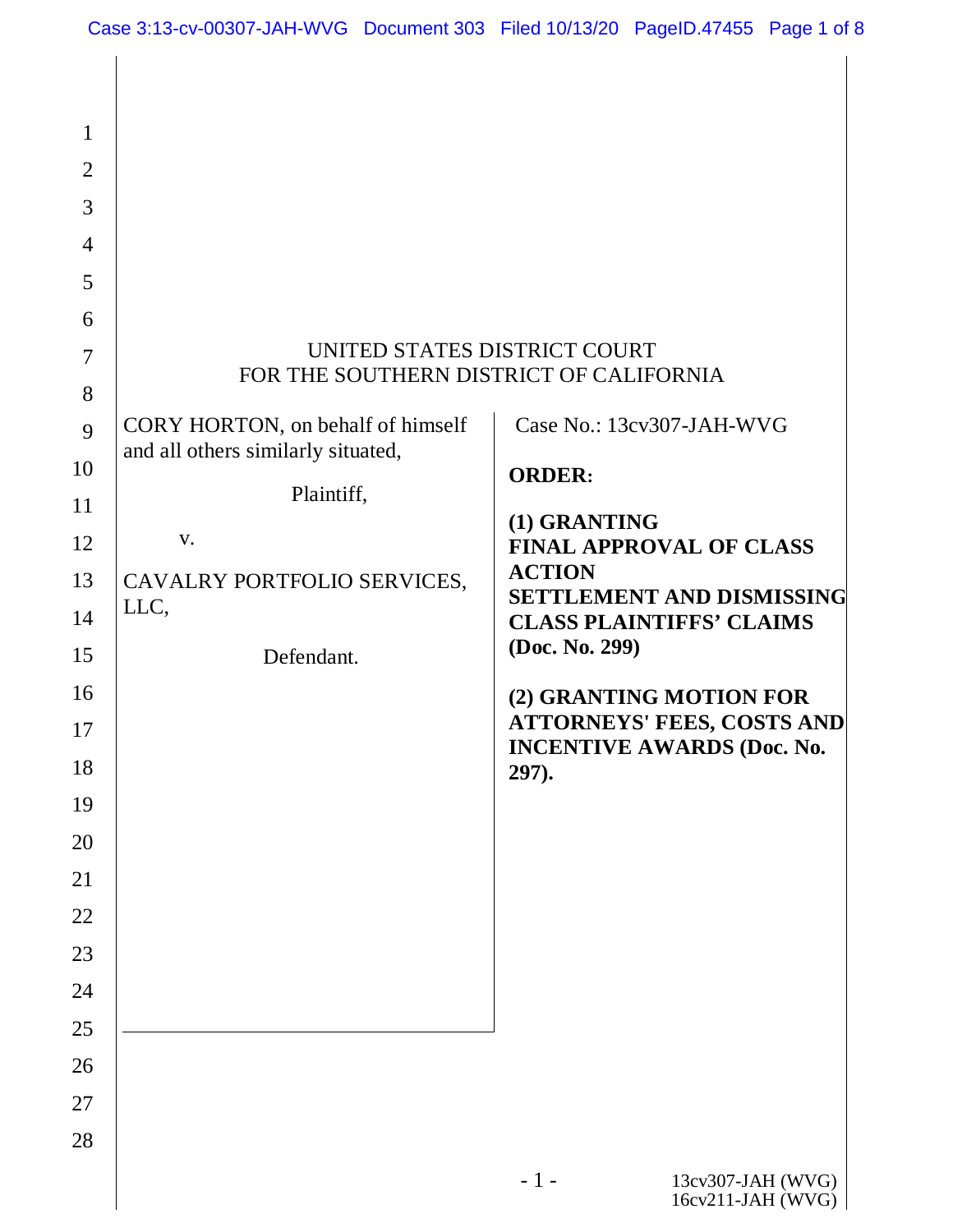KEVIN KREJCI, on behalf of himself and all others similarly situated,

v.

1

2

3

4

5

6

7

8

Case No.: 16cv00211-JAH-WVG

Plaintiff,

CAVALRY PORTFOLIO SERVICES, LLC,

Defendant.

9 10 11 12 13 14 15 16 17 18 19 20 This matter came before the Court upon consideration of Plaintiffs' Motion for Final Approval of Class Action Settlement and Class Counsel's Motion for an Award of Fees, Costs, and Class Representative Incentive Awards. After considering the motions and declarations and exhibits submitted with the motions, the Court enters this Final Approval Order and Judgment (the "Final Approval Order" or this "Order"), which constitutes a final adjudication on the merits of all claims of the Settlement Class. Accordingly, IT IS HEREBY ORDERED that the motions are **GRANTED**, the Settlement Agreement and Release ("Settlement Agreement" or "Agreement") is finally approved, Class Counsel are awarded \$2,000,000 in fees, \$85,349.64 in expenses, and Plaintiffs Cory Horton and Kevin Krejci are awarded \$10,000 and \$10,000 respectively, for incentive awards (\$20,000 total).

1. Unless otherwise defined, all capitalized terms in this Final Approval Order shall have the same meaning as they do in the Settlement Agreement.

2. The Court has jurisdiction over the subject matter of the Litigation and over the Parties, including all Settlement Class Members with respect to the Settlement Class certified for settlement purposes, as follows:

> - 2 - 13cv307-JAH (WVG) 16cv211-JAH (WVG)

28

21

22

23

24

25

26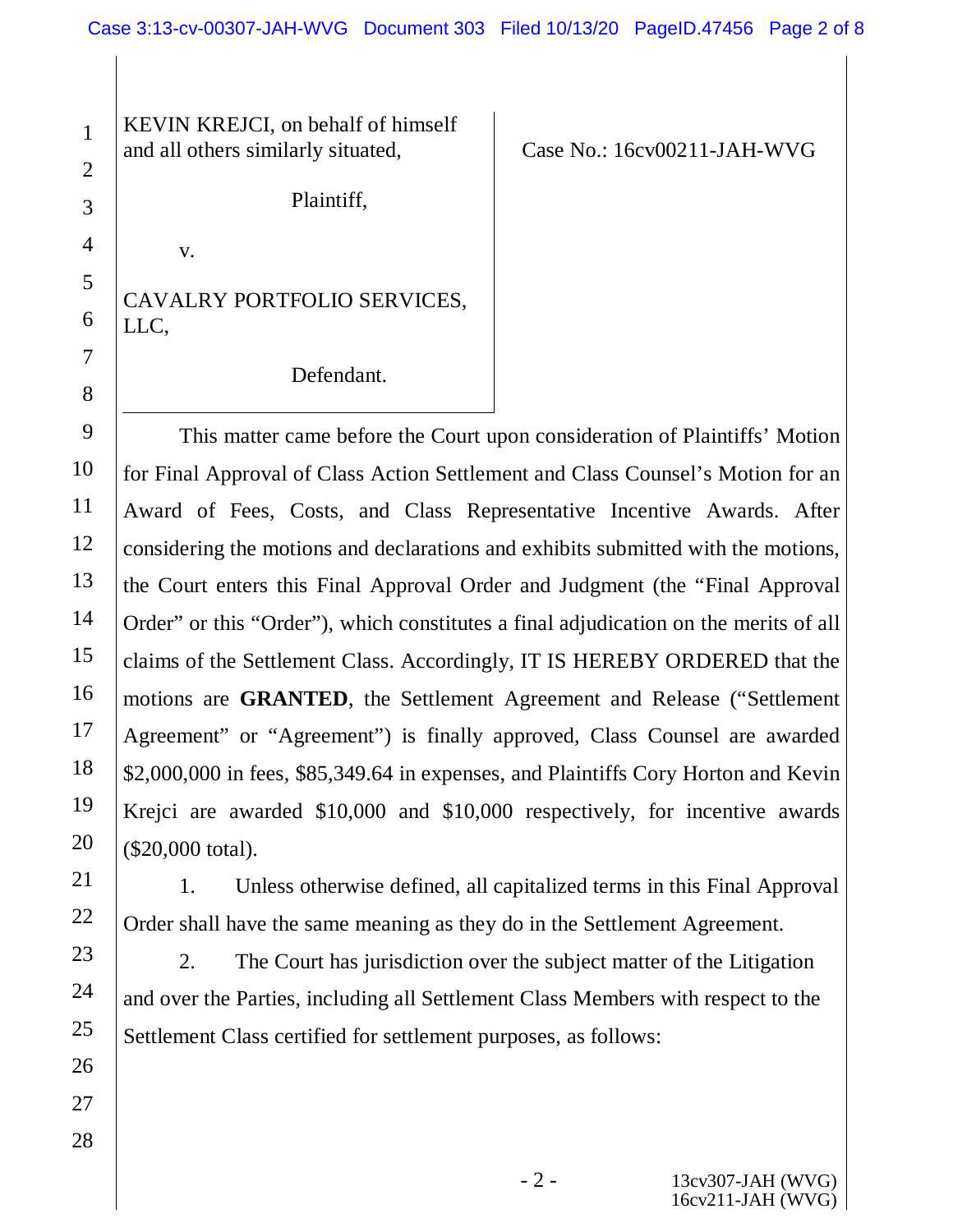All persons who were called on cell phones by Cavalry between February 8, 2009 and January 26, 2016 ("Settlement Class Period"), using the Aspect Ensemble Pro system, or the Avaya Proactive Contact 5.0 system, while attempting to collect debts on 1,035,232 Open and Closed Accounts (which will be contained in an electronic file that will be identified in the Settlement Agreement and filed under seal). Excluded from the Settlement Class are (i) individuals who are or were during the Settlement Class Period officers or directors of Cavalry or any of its Affiliates; (ii) any justice, judge or magistrate judge of the United States or any State, their spouses, and persons within the third degree of relationship to either of them, or the spouses of such persons; and (iii) all individuals who file a timely and proper request to be excluded from the Settlement Class.

13 14 15 16 17 18 19 20 21 3. The Court finds that the Settlement Agreement was negotiated at arm's length by experienced counsel who were fully informed of the facts and circumstances of the Litigation and of the strengths and weaknesses of their respective positions. Further, settlement occurred only after the parties engaged experienced mediators, the Honorable Leo Pappas (Ret.) and the Honorable William V. Gallo, and negotiated over a period of many months. Counsel for the Parties were therefore well positioned to evaluate the benefits of the Settlement Agreement, taking into account the expense, risk, and uncertainty of protracted litigation with respect to numerous difficult questions of fact and law.

22 23 24 25 26 27 4. The Court finally certifies the Settlement Class for settlement purposes and finds, for settlement purposes, that the Litigation satisfies all the requirements of Rule 23 of the Federal Rules of Civil Procedure. Specifically: (a) the number of Settlement Class Members is so numerous that joinder of all members thereof is impracticable; (b) there are questions of law and fact common to the Settlement Class; (c) the claims of the Plaintiffs are typical of the claims of

28

1

2

3

4

5

6

7

8

9

10

11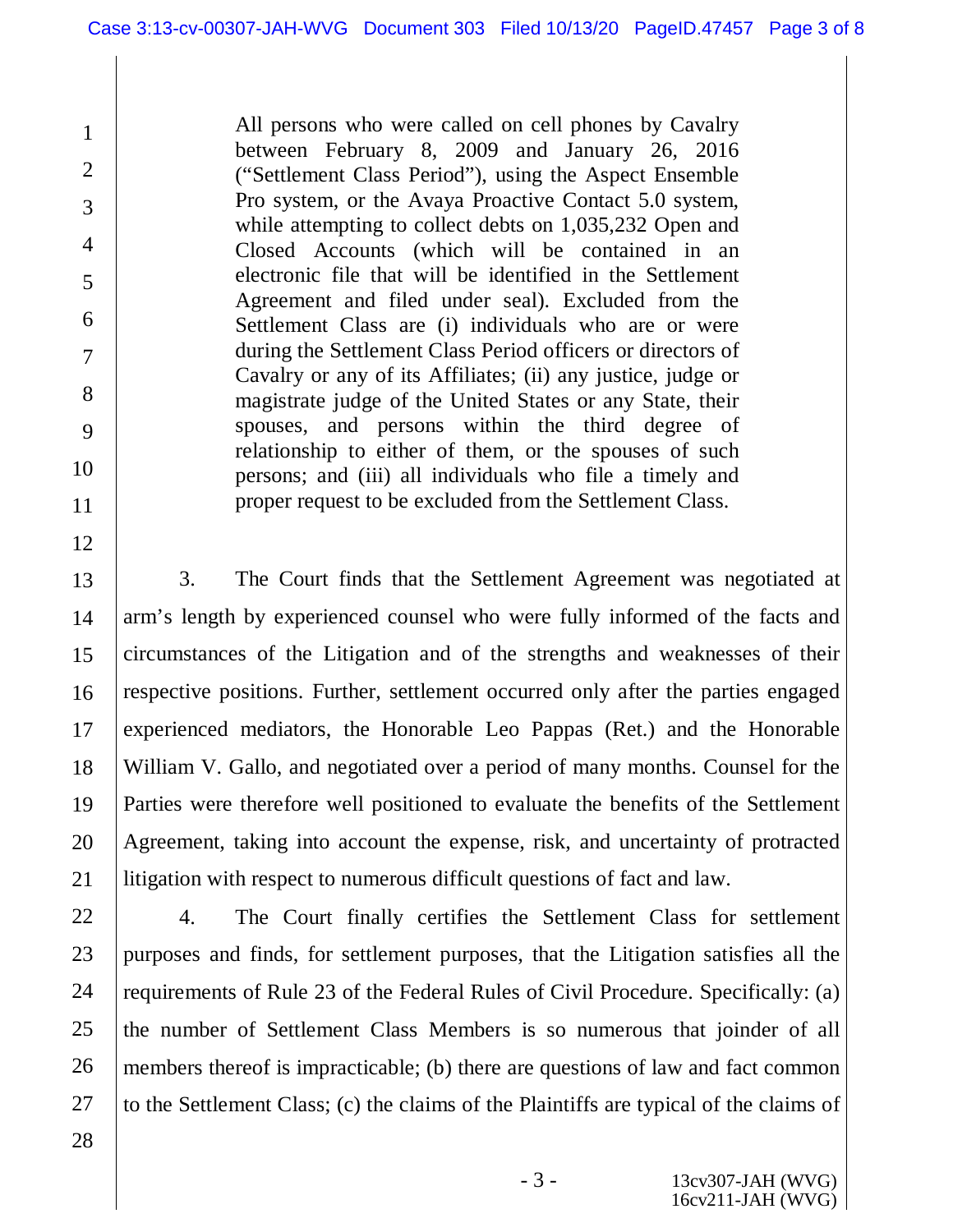1 2 3 4 5 6 7 the Settlement Class they seek to represent; (d) Plaintiffs have and will continue to fairly and adequately represent the interests of the Settlement Class for purposes of entering into the Settlement Agreement; (e) the questions of law and fact common to the Settlement Class Members predominate over any questions affecting any individual Settlement Class Member; (f) the Settlement Class is ascertainable; and (g) a class action settlement is superior to the other available methods for the fair and efficient adjudication of the controversy.

5. The Court finally appoints the law firms of Terrell Marshall Law Group PLLC and Lemberg Law, LLC as Class Counsel for the Settlement Class.

6. The Court finally designates Plaintiffs Cory Horton and Kevin Krejci as the Class Representatives.

12 13 14 15 16 17 18 19 20 21 22 23 24 7. The Class Administrator executed the Notice Plan according to the terms of the Settlement Agreement. The notices apprised Settlement Class Members of the pendency of the Litigation; of all material elements of the proposed Settlement, including but not limited to the relief afforded the Settlement Class under the Settlement Agreement; of the res judicata effect on Settlement Class Members and of their opportunity to object to, comment on, or opt out of, the Settlement; of the identity of Class Counsel and Class Counsel's contact information; and of the right to appear at the Final Approval Hearing. The notice given to Settlement Class Members satisfied the requirements of constitutional due process. The notices were reasonably calculated, under the circumstances to apprise Settlement Class Members of the pendency of the Litigation, their right to object or to exclude themselves from the proposed Settlement, and their right to appear at the Final Approval Hearing.

25

8

9

10

11

26

8. Nine Settlement Class Members opted out of the Settlement Fund.

9. There were no objections. $<sup>1</sup>$ </sup>

 $\overline{a}$  $1$ <sup>1</sup> The Court received a letter, styled as a motion, to appear telephonically or by videoconference during the COVID-19 public emergency by class member David Turner, proceeding *pro se*. Mr. Turner attached an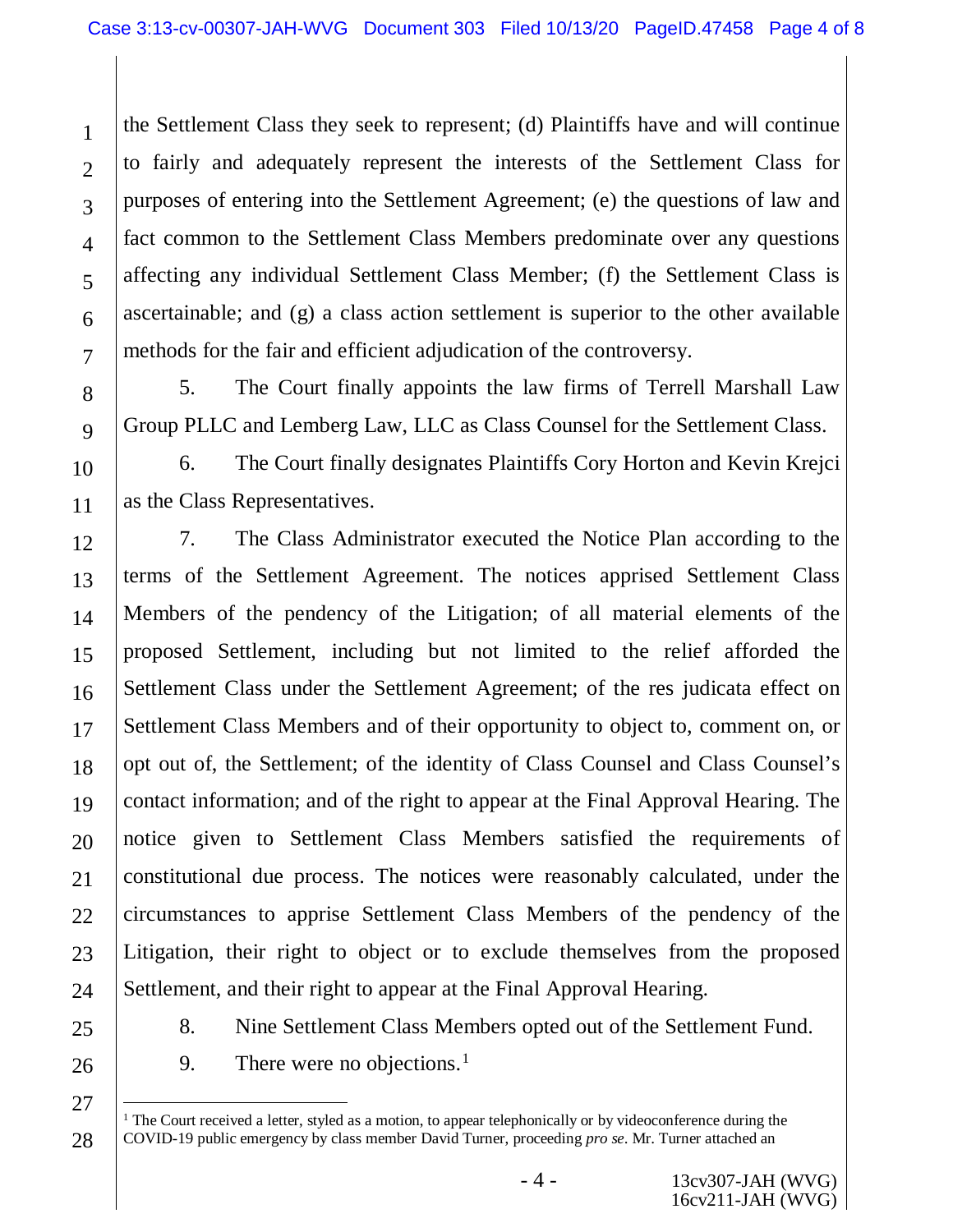10. The Court has afforded a full opportunity to all Settlement Class Members to be heard. Accordingly, the Court determines that all Settlement Class Members are bound by this Final Approval Order.

3 4

5

6

7

8

9

10

11

21

26

1

2

11. The Court finds that Defendant has complied with its notice obligations under the Class Action Fairness Act, 28 U.S.C. § 1715, in connection with the proposed Settlement.

12 12. The Court finally approves the Settlement Agreement as fair, reasonable and adequate pursuant to Fed. R. Civ. P. 23(e). The terms and provisions of the Settlement Agreement, including all exhibits thereto, have been entered into in good faith and are hereby fully and finally approved as fair, reasonable, and adequate as to, and in the best interests of, each of the Parties and the Settlement Class Members.

13 14 15 13. The Court approves the plan of distribution for the Debt Relief Fund and the Cash Fund as set forth in the Settlement Agreement and makes the following determinations with respect to specific groups of claims:

16 17 18 a. The Court approves 22,459 claims in which claimants provided telephone numbers that matched telephone numbers listed in the Settlement Class Member files provided to JND;

19 20 b. The Court approves 2,093 claims submitted after the July 29, 2020, but on or before August 25, 2020, due to reported delays with the postal service;

22 23 c. The Court approves 383 claims which were unsigned from claimants JND verified to be valid Settlement Class Members;

24 25 d. The Court approves 36,085 claims JND matched to the Settlement Class List based on a mailing address in the Class Lists or based on a

27 28 additional page, however, it is unclear to the Court whether he is objecting to the proposed settlement. Mr. Turner's letter shall be filed as part of the record in this case. Nonetheless, the deadline to file an objection to the settlement was July 29, 2020, which Mr. Turner surpassed by nearly two months. To the extent his motion to appear can be construed as an objection, the objection is untimely and will not otherwise be considered.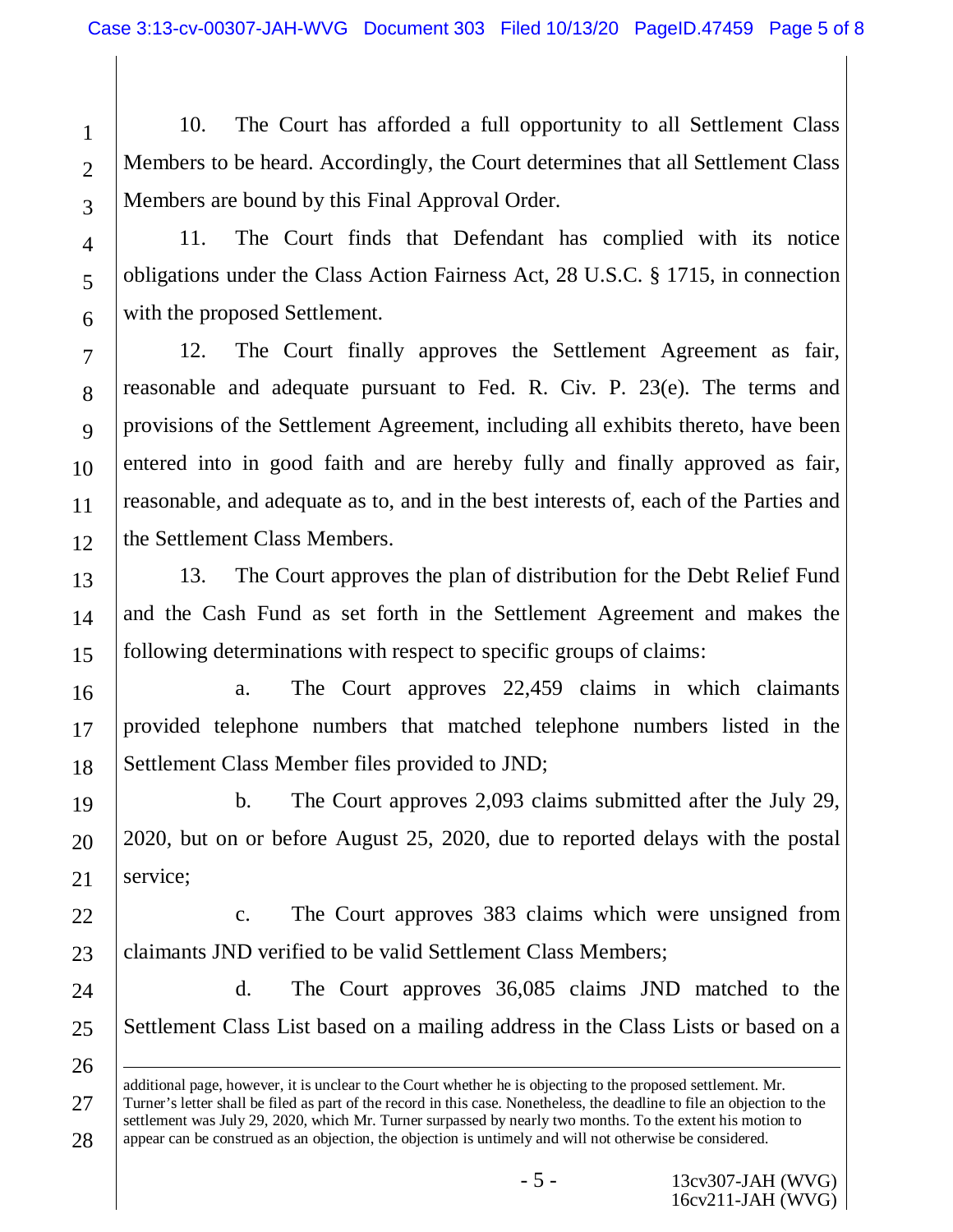1 2 3 4 mailing address or email address obtained through advanced address search strategies using contact information in the Class Lists, but which did not include their current phone number, the phone number where they received calls, or the phone number provided was not the phone number Cavalry alleges it called;

5 6 7 8 e. For the 16,867 claims which could not be matched to the Settlement Class List through a mailing or email address, the Court orders providing these claimants with notice of their claim form deficiency and an opportunity to cure.

9 10 11 12 13 14 15 16 14. The Settlement Administrator is ordered to comply with the terms of the Settlement Agreement with respect to distribution of Settlement Relief, including a second payment from the Cash Fund, if feasible. Should any unclaimed funds be distributed, the Court hereby approves The Jump\$tart Coalition for Personal Financial Literacy as the recipient who shall receive those unclaimed funds, after accounting for the costs of administering that distribution. The Court finds this organization closely aligned itself with the Settlement Class's interests.

17 18 19 15. By incorporating the Agreement and its terms herein, this Court determines that this Final Approval Order complies in all respects with Federal Rule of Civil Procedure 65(d)(1).

20 21 22 16. Class Counsel have moved for an award of attorneys' fees and reimbursement of expenses. The Court makes the following findings of fact and conclusions of law:

23 24 a. that the Settlement confers substantial benefits on the Settlement Class Members;

25 26 b. that the value conferred on the Settlement Class is immediate and readily quantifiable;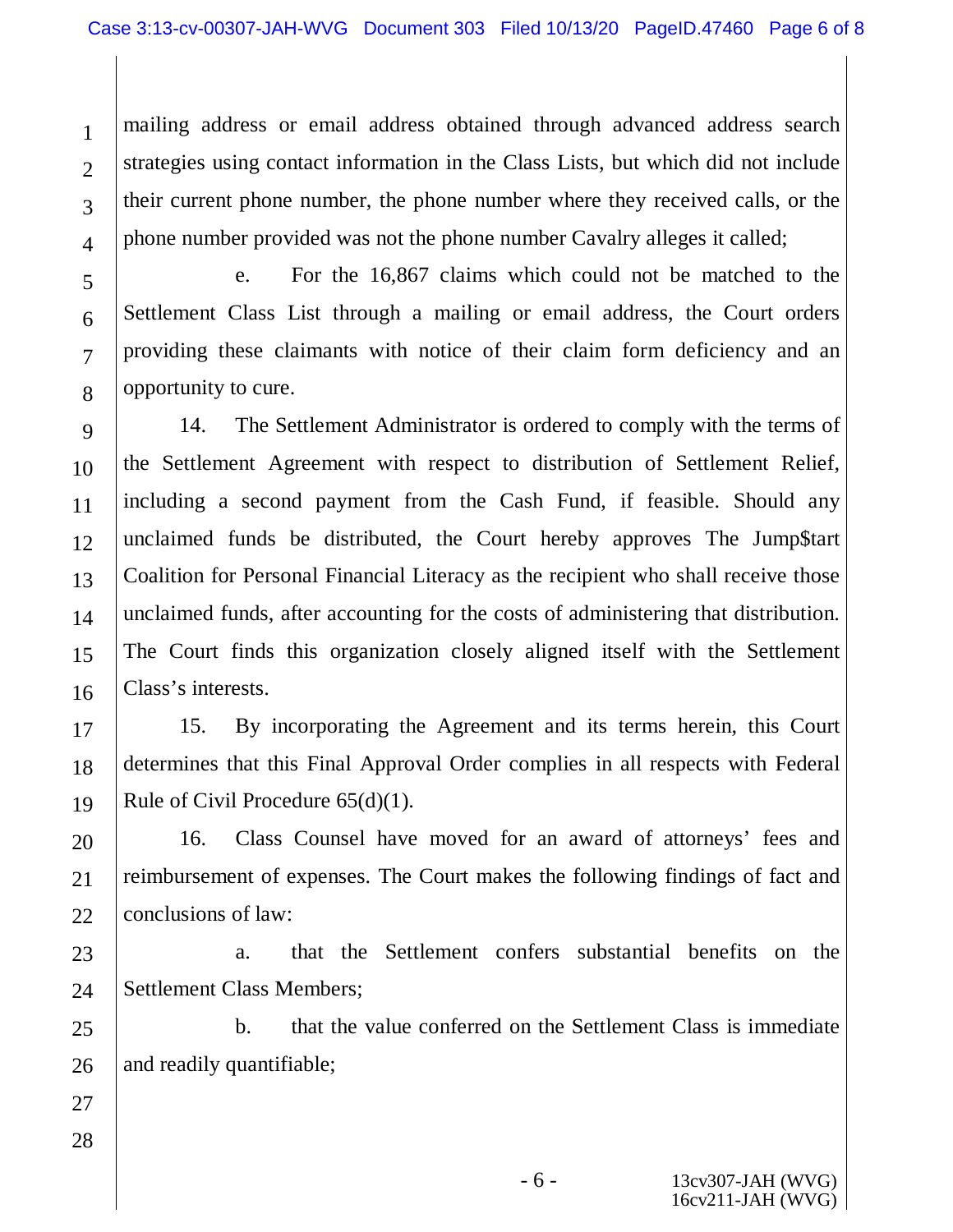1 2 3 4 c. that Settlement Class Members who have submitted approved claims will receive debt relief or cash awards that represent a significant portion of the damages that would be available to them were they to prevail in an individual action under the TCPA;

d. that Class Counsel vigorously and effectively pursued the Settlement Class Members' claims before this Court in this complex case;

7 8 e. that the Settlement was obtained as a direct result of Class Counsel's advocacy;

9 10 11 f. that the Settlement was reached following extensive negotiation between Class Counsel and Counsel for Cavalry, and was negotiated in good faith and in the absence of collusion;

12 13 14 15 g. that counsel who recover a common benefit for persons other than himself or his client is entitled to reasonable attorneys' fees from a common fund. See, e.g., *Boeing Co. v. Van Gemert*, 444 U.S. 472, 478 (1980); *Blum v. Stenson*, 465 U.S. 866, 900 n.16 (1984).

16 17 18 19 20 21 22 17. Accordingly, Class Counsel are hereby awarded \$2,000,000 for attorneys' fees and \$85,349.64 in actual litigation costs from the Cash Fund, which this Court finds to be fair and reasonable, and which amount shall be paid to Class Counsel from the Cash Fund in accordance with the terms of the Settlement Agreement. Class Counsel shall be responsible for allocating and shall allocate this award of attorneys' fees, costs, and expenses that are awarded amongst and between Class Counsel.

23 24 25 26 18. The Class Representatives, as identified in the Preliminary Approval Order, are hereby compensated in the amount of \$10,000 for Cory Horton and \$10,000 for Keven Krejci for their efforts in this case. The Court finds this amount to be reasonable in light of the service performed by the Class

28

27

5